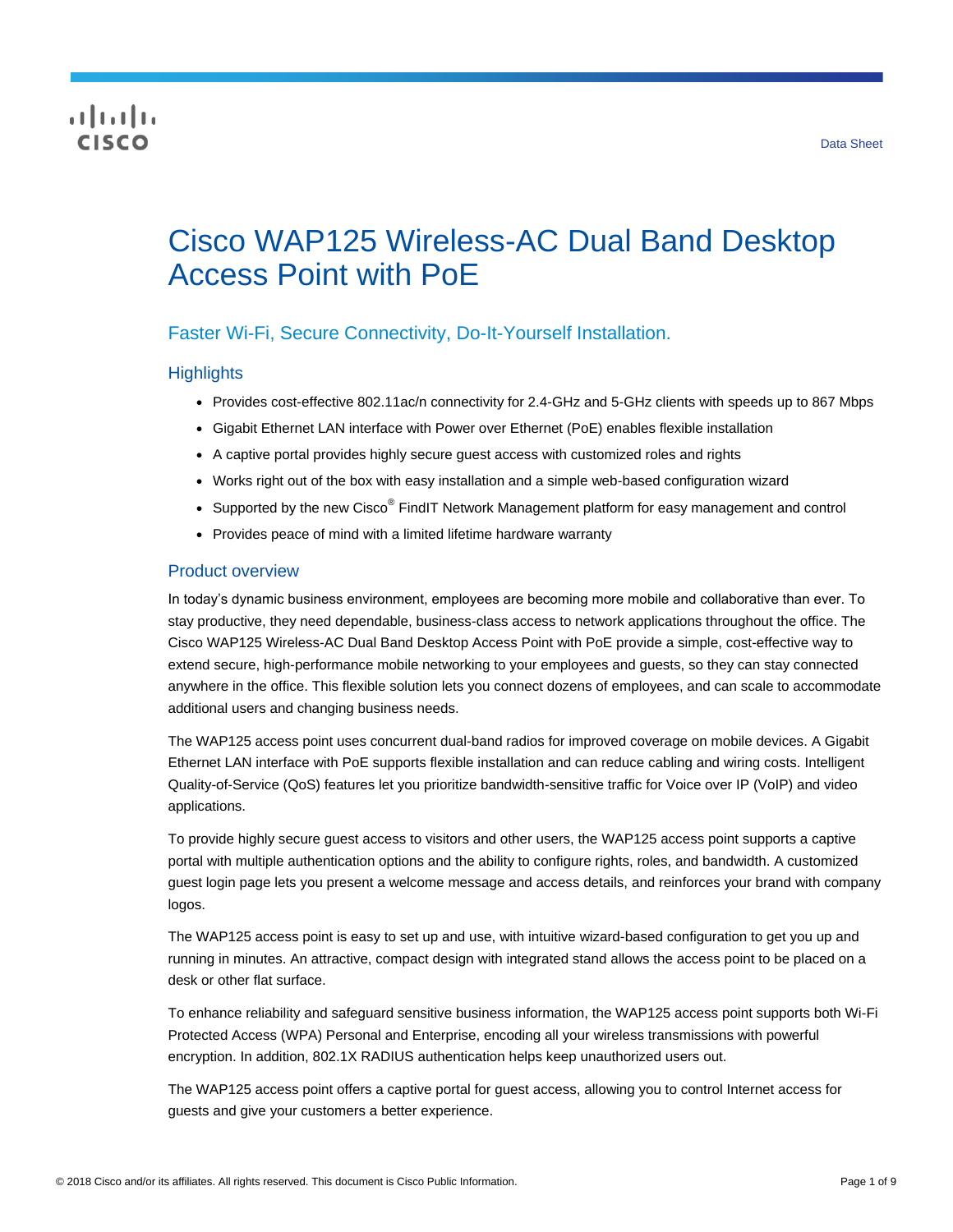Figure 1 shows a typical wireless access point configuration. Figures 2 and 3 show the product's front and back panels, respectively.



Figure 1. Typical wireless access point configuration

**Figure 2.** Front panel

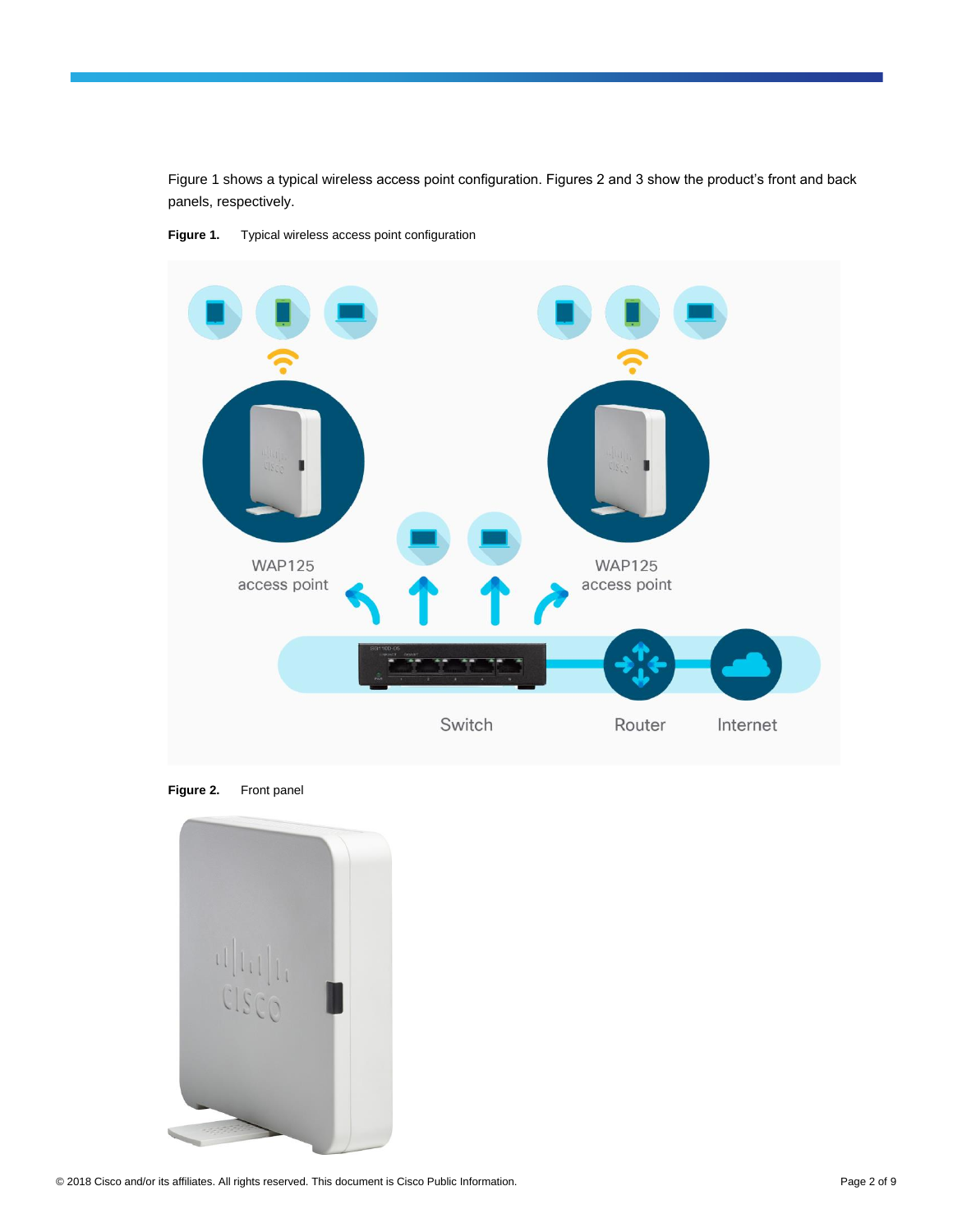

## Features

- The single radio supports both 5 GHz and 2.4 GHz, with speeds up to 867 Mbps for increased capacity and coverage
- The Gigabit Ethernet LAN interface can enable a high-speed uplink to the wired network
- Robust security, including WPA2, 802.1X with RADIUS secure authentication, and rogue access point detection, helps protect sensitive business information
- A captive portal supports secure, customized guest access with multiple rights and roles
- Simple installation and an intuitive web-based configuration wizard enable fast, simple deployment and setup in minutes
- Support for PoE makes installation easy without expensive additional wiring
- Sleek design with multiple internal antennas and integrated stand
- Intelligent QoS prioritizes network traffic to help keep critical network applications running at top performance
- Workgroup Bridge mode lets you expand your network by wirelessly connecting to a second Ethernet network
- Support for IPv6 lets you deploy future networking applications and operating systems without costly upgrades
- Support for Cisco FindIT Network Management platform offers easy management and control
- Limited lifetime hardware warranty provides peace of mind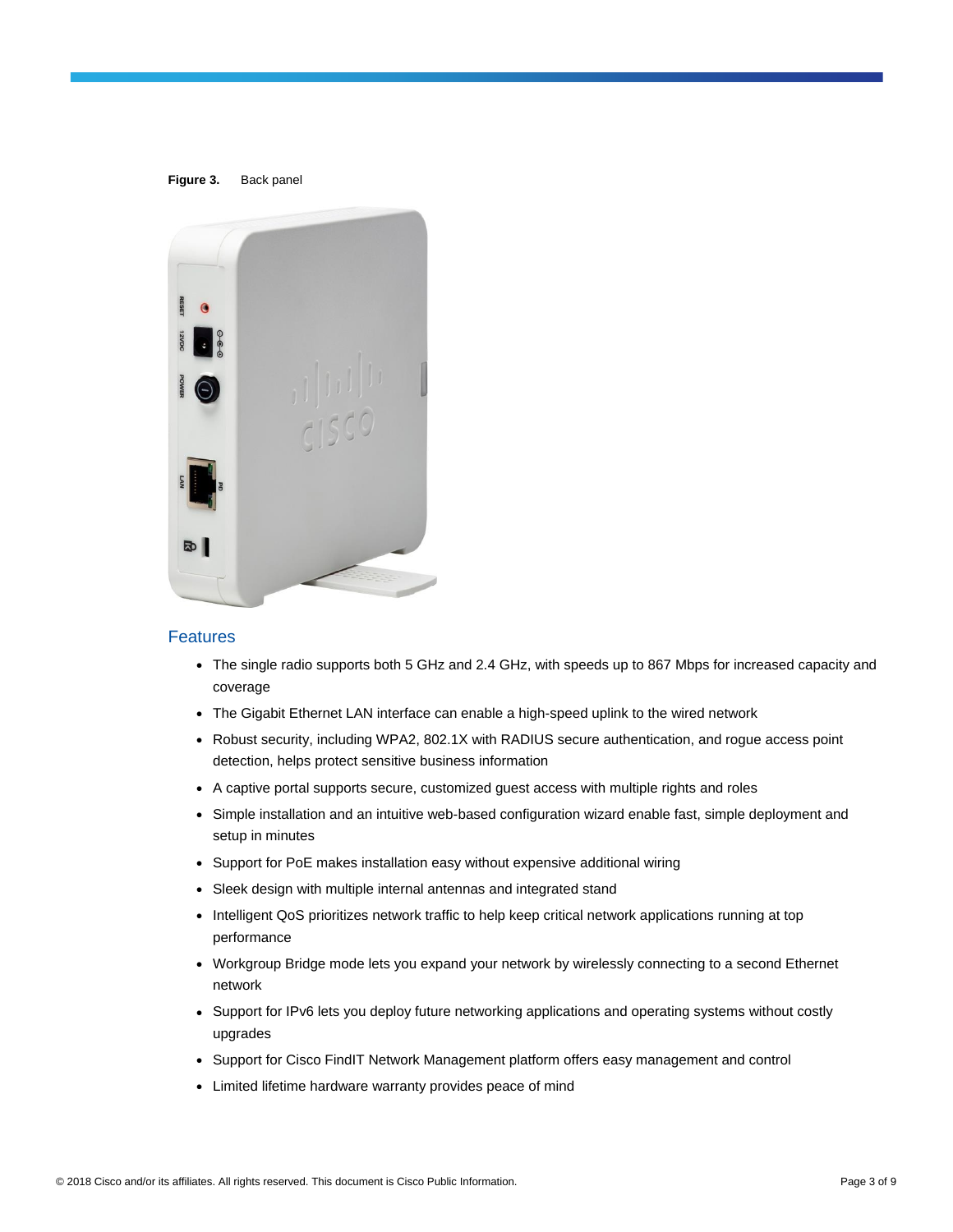## **Specifications**

Table 1 lists the specifications, package contents, and minimum requirements for the WAP125 access point. Table 2 lists the access point's RF performance.

## **Table 1.** Specifications

| <b>Specifications</b>                                 | <b>Description</b>                                                                                                                                                                                                         |
|-------------------------------------------------------|----------------------------------------------------------------------------------------------------------------------------------------------------------------------------------------------------------------------------|
| Standards                                             | IEEE 802.11ac, 802.11n, 802.11g, 802.11b, 802.3af, 802.3u, 802.1X (Security Authentication), 802.1Q<br>(VLAN), 802.1D (Spanning Tree), 802.11i (WPA2 security), 802.11e (wireless QoS), IPv4 (RFC 791), IPv6<br>(RFC 2460) |
| <b>Cabling type</b>                                   | Category 5e or better                                                                                                                                                                                                      |
| Antennas                                              | Internal antennas optimized for installation on desktop                                                                                                                                                                    |
| Led indicators                                        | 1 multifunction LED                                                                                                                                                                                                        |
| <b>Operating system</b>                               | Linux                                                                                                                                                                                                                      |
| <b>Physical Interfaces</b>                            |                                                                                                                                                                                                                            |
| <b>Ports</b>                                          | 10/100/1000 Ethernet, with support for 802.3af /at PoE, power port for AC adapter (included)                                                                                                                               |
| Power supply                                          | External 12V/1A DC power jack (Energy Star 2.0 compliant with Efficiency Level 6) and 802.3af/at PoE                                                                                                                       |
| <b>Buttons</b>                                        | Reset button, power on/off push button                                                                                                                                                                                     |
| Lock slot                                             | Slot for Kensington lock                                                                                                                                                                                                   |
| <b>LEDs</b>                                           | 1 LED                                                                                                                                                                                                                      |
| <b>Physical Specifications</b>                        |                                                                                                                                                                                                                            |
| <b>Physical dimensions</b><br>$(W \times D \times H)$ | 4.85 x 4.85 x 1.25 in. (123 x 123 x 31 mm)                                                                                                                                                                                 |
| Weight                                                | $0.67$ lb $(303 g)$                                                                                                                                                                                                        |
| <b>Network Capabilities</b>                           |                                                                                                                                                                                                                            |
| <b>VLAN support</b>                                   | Yes                                                                                                                                                                                                                        |
| <b>Number of VLANs</b>                                | 1 management VLAN plus 8 VLANs for SSIDs                                                                                                                                                                                   |
| 802.1X supplicant                                     | Yes                                                                                                                                                                                                                        |
| SSID-to-VLAN mapping                                  | Yes                                                                                                                                                                                                                        |
| Auto-channel selection                                | Yes                                                                                                                                                                                                                        |
| <b>Spanning tree</b>                                  | Yes                                                                                                                                                                                                                        |
| <b>Load balancing</b>                                 | Yes                                                                                                                                                                                                                        |
| IP <sub>v6</sub>                                      | Yes                                                                                                                                                                                                                        |
|                                                       | • IPv6 host support                                                                                                                                                                                                        |
|                                                       | • IPv6 RADIUS, syslog, Network Time Protocol (NTP)                                                                                                                                                                         |
| Layer 2                                               | 802.1Q-based VLANs, 8 active VLANs plus 1 management VLAN                                                                                                                                                                  |
| Security                                              |                                                                                                                                                                                                                            |
| <b>WPA/WPA2</b>                                       | Yes, including enterprise authentication                                                                                                                                                                                   |
| Access control                                        | Yes, management Access Control List (ACL) plus MAC ACL                                                                                                                                                                     |
| Secure management                                     | <b>HTTPS</b>                                                                                                                                                                                                               |
| <b>SSID broadcast</b>                                 | Yes                                                                                                                                                                                                                        |
| Rogue access point detection                          | Yes                                                                                                                                                                                                                        |
| <b>Mounting and Physical Security</b>                 |                                                                                                                                                                                                                            |
| <b>Mounting options</b>                               | Desktop                                                                                                                                                                                                                    |
| Physical security lock                                | Kensington lock slot                                                                                                                                                                                                       |
| <b>Quality of Service</b>                             |                                                                                                                                                                                                                            |
| QoS                                                   | Wi-Fi Multimedia and Traffic Specification (WMM TSPEC), client QoS                                                                                                                                                         |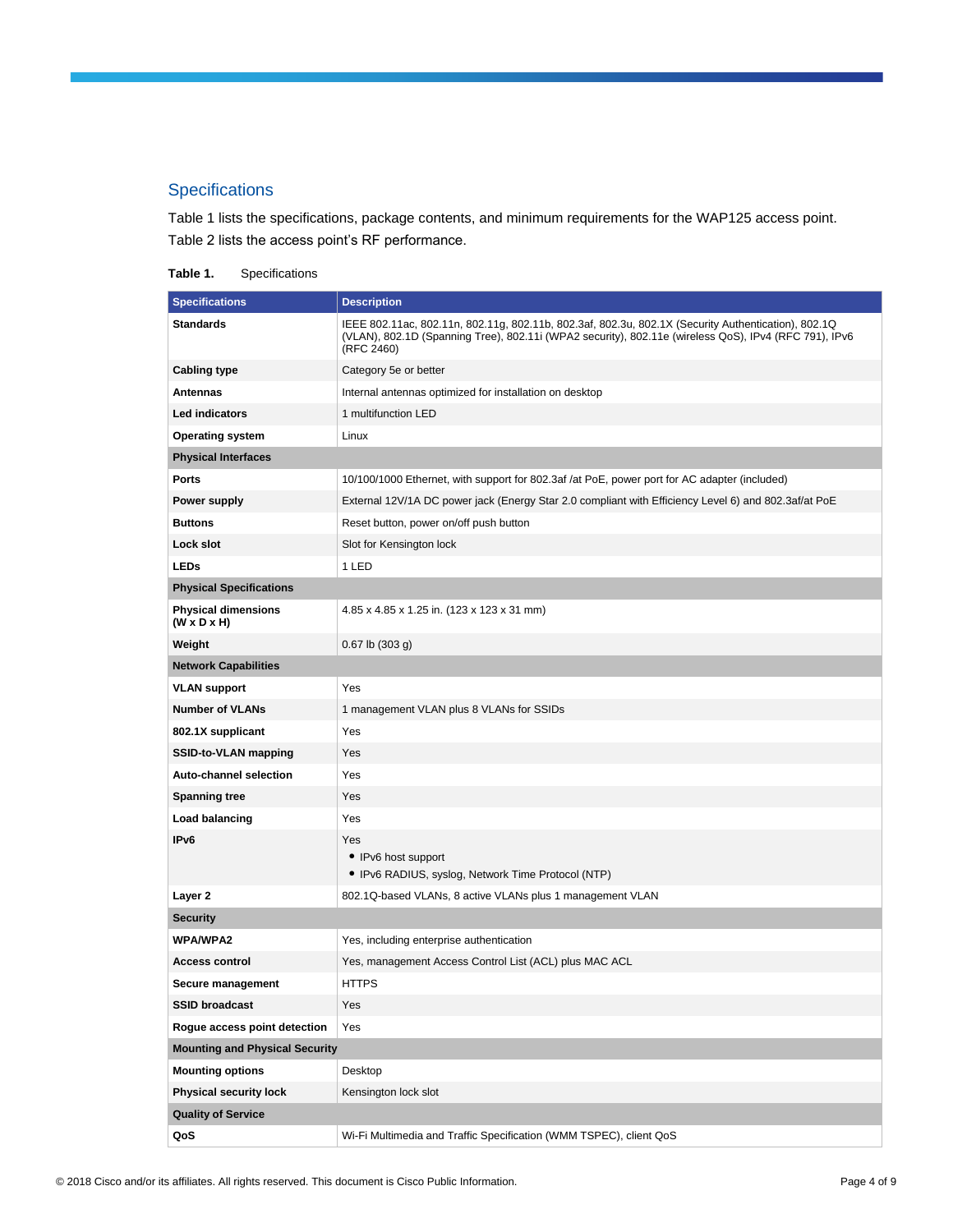| <b>Specifications</b>                                | <b>Description</b>                                                                                                                                                                                                                                                                                                                                                                                                            |                                                                                                                                                  |  |
|------------------------------------------------------|-------------------------------------------------------------------------------------------------------------------------------------------------------------------------------------------------------------------------------------------------------------------------------------------------------------------------------------------------------------------------------------------------------------------------------|--------------------------------------------------------------------------------------------------------------------------------------------------|--|
| <b>Performance</b>                                   |                                                                                                                                                                                                                                                                                                                                                                                                                               |                                                                                                                                                  |  |
| Wireless throughput                                  | Up to 867-Mbps data rate (real-world throughput will vary)                                                                                                                                                                                                                                                                                                                                                                    |                                                                                                                                                  |  |
| Recommended user support                             | Up to 64 connective users, 10 active users                                                                                                                                                                                                                                                                                                                                                                                    |                                                                                                                                                  |  |
| Configuration                                        |                                                                                                                                                                                                                                                                                                                                                                                                                               |                                                                                                                                                  |  |
| Web user interface                                   | Built-in web user interface for easy browser-based configuration (HTTP, HTTPS)                                                                                                                                                                                                                                                                                                                                                |                                                                                                                                                  |  |
| <b>Management</b>                                    |                                                                                                                                                                                                                                                                                                                                                                                                                               |                                                                                                                                                  |  |
| <b>Management protocols</b>                          | Web browser, Simple Network Management Protocol (SNMP) v3, Bonjour                                                                                                                                                                                                                                                                                                                                                            |                                                                                                                                                  |  |
| Remote management                                    | Yes                                                                                                                                                                                                                                                                                                                                                                                                                           |                                                                                                                                                  |  |
| <b>Event logging</b>                                 | Local, remote syslog, email alerts                                                                                                                                                                                                                                                                                                                                                                                            |                                                                                                                                                  |  |
| <b>Network diagnostics</b>                           | Logging and packet capture                                                                                                                                                                                                                                                                                                                                                                                                    |                                                                                                                                                  |  |
| Web firmware upgrade                                 | Firmware upgradable through web browser, imported or exported configuration file                                                                                                                                                                                                                                                                                                                                              |                                                                                                                                                  |  |
| <b>Dynamic Host Configuration</b><br>Protocol (DHCP) | DHCP client                                                                                                                                                                                                                                                                                                                                                                                                                   |                                                                                                                                                  |  |
| IPv6 host                                            | Yes                                                                                                                                                                                                                                                                                                                                                                                                                           |                                                                                                                                                  |  |
| <b>HTTP redirect</b>                                 | Yes                                                                                                                                                                                                                                                                                                                                                                                                                           |                                                                                                                                                  |  |
| <b>Wireless</b>                                      |                                                                                                                                                                                                                                                                                                                                                                                                                               |                                                                                                                                                  |  |
| Frequency                                            | Dual bands (2.4 and 5 GHz)                                                                                                                                                                                                                                                                                                                                                                                                    |                                                                                                                                                  |  |
| Radio technologies                                   | 802.11b: Direct-Sequence Spread-Spectrum (DSSS)<br>802.11a/g/n/ac: Orthogonal Frequency Division Multiplexing (OFDM)                                                                                                                                                                                                                                                                                                          |                                                                                                                                                  |  |
| <b>Modulation types</b>                              | 802.11b: BPSK, QPSK, CCK<br>802.11a/g/n/ac: BPSK, QPSK, 16-QAM, 64-QAM, 256-QAM                                                                                                                                                                                                                                                                                                                                               |                                                                                                                                                  |  |
| <b>WLAN</b>                                          | 802.11ac/n<br>2x2 Multiple-Input Multiple-Output (MIMO) with 2 spatial streams at 5 GHz<br>2x2 MIMO with 2 spatial streams at 2.4 GHz<br>20-, 40-, and 80-Mhz channels for 802.11ac<br>20 and 40 MHz for 802.11n<br>PHY data rate up to 867Mbps                                                                                                                                                                               |                                                                                                                                                  |  |
| Data rates supported                                 | 802.11a/b/g:<br>• 54, 48, 36, 24, 18, 12, 9, 6, 11, 5.5, 2, and 1 Mbps<br>• 802.11n: 6.5 to 300 Mbps<br>• 20-MHz bandwidth: MCS 0-15 for supported data rates<br>○ 40-MHz bandwidth: MCS 0-15 for supported data rates<br>• 802.11ac: 6.5 to 867 Mbps<br>• 20-MHz bandwidth: MCS 0-9 for supported data rates<br>○ 40-MHz bandwidth: MCS 0-9 for supported data rates<br>○ 80-MHz bandwidth: MCS 0-9 for supported data rates |                                                                                                                                                  |  |
| Frequency band and operating<br>channels             | A/C Regulatory Domain<br>• 2.412 to 2.462 GHz; 11 channels<br>• 5.180 to 5.240 GHz; 4 channels<br>• 5.745 to 5.825 GHz; 5 channels<br>E/J Regulatory Domain:<br>• 2.412 to 2.472 GHz; 13 channels<br>• 5.180 to 5.240 GHz; 4 channels                                                                                                                                                                                         | <b>K Regulatory Domain:</b><br>• 2.412 to 2.472 GHz; 13 channels<br>• 5.180 to 5.240 GHz; 4 channels<br>$\bullet$ 5.745 to 5.805 GHz; 4 channels |  |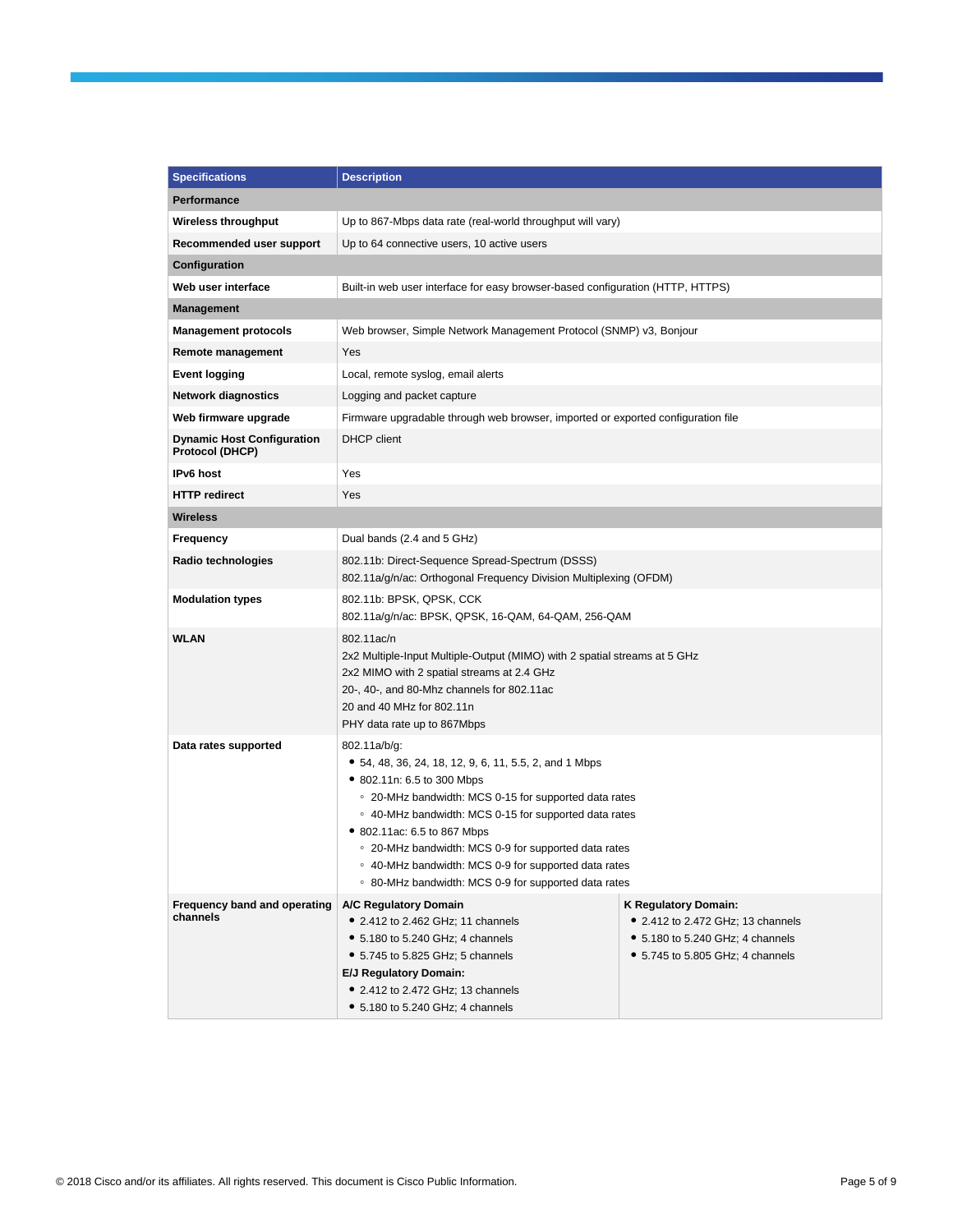| <b>Specifications</b>                        | <b>Description</b>                                                                                                                                                                                                                                                                                                                                                                           |                                                                                                                                                                                     |
|----------------------------------------------|----------------------------------------------------------------------------------------------------------------------------------------------------------------------------------------------------------------------------------------------------------------------------------------------------------------------------------------------------------------------------------------------|-------------------------------------------------------------------------------------------------------------------------------------------------------------------------------------|
| Non-overlapping channels                     | 2.4 GHz<br>• 802.11b/g<br>$\degree$ 20 MHz: 3<br>• 802.11n<br>$\degree$ 20 MHz: 3                                                                                                                                                                                                                                                                                                            | 5 GHz<br>• 802.11a<br>$\degree$ 20 MHz: 9<br>• 802.11n<br>$\degree$ 20 MHz: 9<br>$\circ$ 40 MHz: 4<br>• 802.11ac<br>$\degree$ 20 MHz: 9<br>$\circ$ 40 MHz: 4<br>$\degree$ 80 MHz: 2 |
| <b>Wireless isolation</b>                    | Wireless isolation between clients                                                                                                                                                                                                                                                                                                                                                           |                                                                                                                                                                                     |
| <b>External antennas</b>                     | None                                                                                                                                                                                                                                                                                                                                                                                         |                                                                                                                                                                                     |
| Internal antennas                            | Internal Fixed Planar Inverted-F Antenna (PIFA)                                                                                                                                                                                                                                                                                                                                              |                                                                                                                                                                                     |
| Antenna gain In dBi                          | Maximum antenna gain of 4.02 dBi on 2.4 GHz<br>Maximum antenna gain of 5.63 dBi on 5 GHz                                                                                                                                                                                                                                                                                                     |                                                                                                                                                                                     |
| <b>Wireless Distribution System</b><br>(WDS) | Yes                                                                                                                                                                                                                                                                                                                                                                                          |                                                                                                                                                                                     |
| <b>Fast roaming</b>                          | Yes                                                                                                                                                                                                                                                                                                                                                                                          |                                                                                                                                                                                     |
| <b>Multiple SSIDs</b>                        | 8                                                                                                                                                                                                                                                                                                                                                                                            |                                                                                                                                                                                     |
| Wireless VLAN map                            | Yes                                                                                                                                                                                                                                                                                                                                                                                          |                                                                                                                                                                                     |
| <b>WLAN security</b>                         | Yes                                                                                                                                                                                                                                                                                                                                                                                          |                                                                                                                                                                                     |
| Wi-Fi Multimedia (WMM)                       | Yes, with unscheduled automatic power save                                                                                                                                                                                                                                                                                                                                                   |                                                                                                                                                                                     |
| <b>Operating Modes</b>                       |                                                                                                                                                                                                                                                                                                                                                                                              |                                                                                                                                                                                     |
| <b>Access point</b>                          | Access Point mode, WDS Bridging, Workgroup Bridge mode                                                                                                                                                                                                                                                                                                                                       |                                                                                                                                                                                     |
| <b>Environmental</b>                         |                                                                                                                                                                                                                                                                                                                                                                                              |                                                                                                                                                                                     |
| <b>Power options</b>                         | IEEE 802.3af Ethernet switch<br>Cisco Power Injector: SB-PWR-INJ2-xx<br>AC adapter included, 12V/1A<br>POE peak power: 6.5W                                                                                                                                                                                                                                                                  |                                                                                                                                                                                     |
| Compliance                                   | Safety:<br>$\bullet$ UL 60950-1<br>• CAN/CSA-C22.2 No. 60950-1<br>• IEC 60950-1<br>• EN 60950-1<br>Radio approvals:<br>• FCC Part 15.247, 15.407<br>• RSS-210 (Canada)<br>• EN 300.328, EN 301.893 (Europe)<br>• AS/NZS 4268.2003 (Australia and New Zealand)<br>EMI and susceptibility (Class B):<br>• FCC Part 15.107 and 15.109<br>• ICES-003 (Canada)<br>• EN 301.489-1 and -17 (Europe) |                                                                                                                                                                                     |
| <b>Operating temperature</b>                 | 0° to 40°C (32° to 104°F)                                                                                                                                                                                                                                                                                                                                                                    |                                                                                                                                                                                     |
| Storage temperature                          | -20° to 70°C (-4° to 158°F)                                                                                                                                                                                                                                                                                                                                                                  |                                                                                                                                                                                     |
| <b>Operating humidity</b>                    | 10% to 85% noncondensing                                                                                                                                                                                                                                                                                                                                                                     |                                                                                                                                                                                     |
| <b>Storage humidity</b>                      | 5% to 90% noncondensing                                                                                                                                                                                                                                                                                                                                                                      |                                                                                                                                                                                     |
| <b>System memory</b>                         | 256 MB RAM<br>128 MB flash                                                                                                                                                                                                                                                                                                                                                                   |                                                                                                                                                                                     |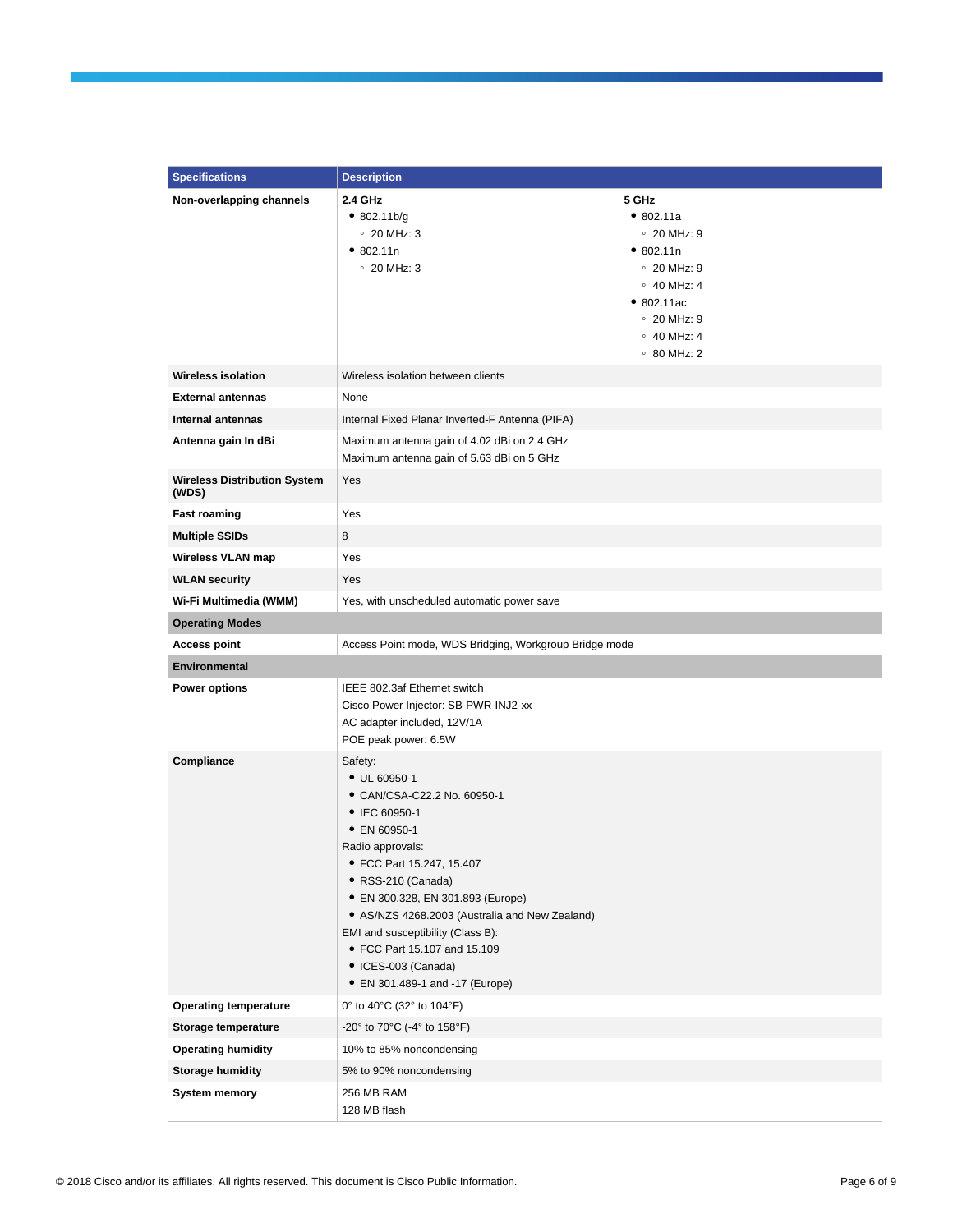| <b>Specifications</b>                                                                                                              | <b>Description</b>                                                  |
|------------------------------------------------------------------------------------------------------------------------------------|---------------------------------------------------------------------|
| <b>Package Contents</b>                                                                                                            |                                                                     |
| • WAP125 Wireless-AC/N Dual Band Desktop Access Point<br>• Power adapter 12V/1A<br>• Quick-start quide<br>• Ethernet network cable |                                                                     |
| <b>Minimum Requirements</b>                                                                                                        |                                                                     |
| • Web-based configuration: Web browser                                                                                             | • Switch/router with PoE support, PoE injector, or AC power adapter |
| Warranty                                                                                                                           |                                                                     |
| Access point                                                                                                                       | Limited lifetime                                                    |

#### **Table 2.** RF performance

|                        | Maximum Transmit Power (dBm) Per Chain | Receiver Sensitivity (dBm) Per Chain |
|------------------------|----------------------------------------|--------------------------------------|
| 2.4 GHz - 802.11b      |                                        |                                      |
| 1 Mbps                 | $18.0 +/- 1.5$                         | $-96.0$                              |
| 11 Mbps                | $18.0 +/- 1.5$                         | $-88.0$                              |
| 2.4 GHz - 802.11g      |                                        |                                      |
| 6 Mbps                 | $18.0 +/- 1.5$                         | $-92.0$                              |
| 54 Mbps                | $17.0 + - 1.5$                         | $-75.0$                              |
| 2.4 GHz - 802.11n HT20 |                                        |                                      |
| <b>MCS0/8</b>          | $18.0 +/- 1.5$                         | $-92.0$                              |
| <b>MCS7/15</b>         | $17.0 +/- 1.5$                         | $-73.0$                              |
| 2.4 GHz - 802.11n HT40 |                                        |                                      |
| <b>MCS0/8</b>          | $17.0 + - 1.5$                         | $-90.0$                              |
| <b>MCS7/15</b>         | $16.0 + - 1.5$                         | $-71.0$                              |
| 5 GHz - 802.11a        |                                        |                                      |
| 6 Mbps                 | $17.0 +/- 1.5$                         | $-90.0$                              |
| 54 Mbps                | $15.0 +/- 1.5$                         | $-73.0$                              |
| 5 GHz - 802.11n HT20   |                                        |                                      |
| <b>MCS0/8</b>          | $17.0 + - 1.5$                         | $-90.0$                              |
| <b>MCS7/15</b>         | $14.0 + - 1.5$                         | $-71.0$                              |
| 5 GHz - 802.11n HT40   |                                        |                                      |
| <b>MCS0/8</b>          | $17.0 + - 1.5$                         | $-88.0$                              |
| <b>MCS7/15</b>         | $14.0 + - 1.5$                         | $-69.0$                              |
| 5 GHz - 802.11ac HT20  |                                        |                                      |
| <b>MCS0</b>            | $17.0 +/- 1.5$                         | $-90.0$                              |
| MCS8                   | $12.0 +/- 1.5$                         | $-67.0$                              |
| 5 GHz - 802.11ac HT40  |                                        |                                      |
| <b>MCS0</b>            | $17.0 +/- 1.5$                         | $-88.0$                              |
| MCS9                   | $12.0 +/- 1.5$                         | $-63.0$                              |
| 5 GHz - 802.11ac HT80  |                                        |                                      |
| <b>MCS0</b>            | $17.0 +/- 1.5$                         | $-85.0$                              |
| MCS9                   | $12.0 +/- 1.5$                         | $-60.0$                              |

Note: This table shows the maximum capability of the hardware. The transmit power may be reduced to comply with local regulatory requirements.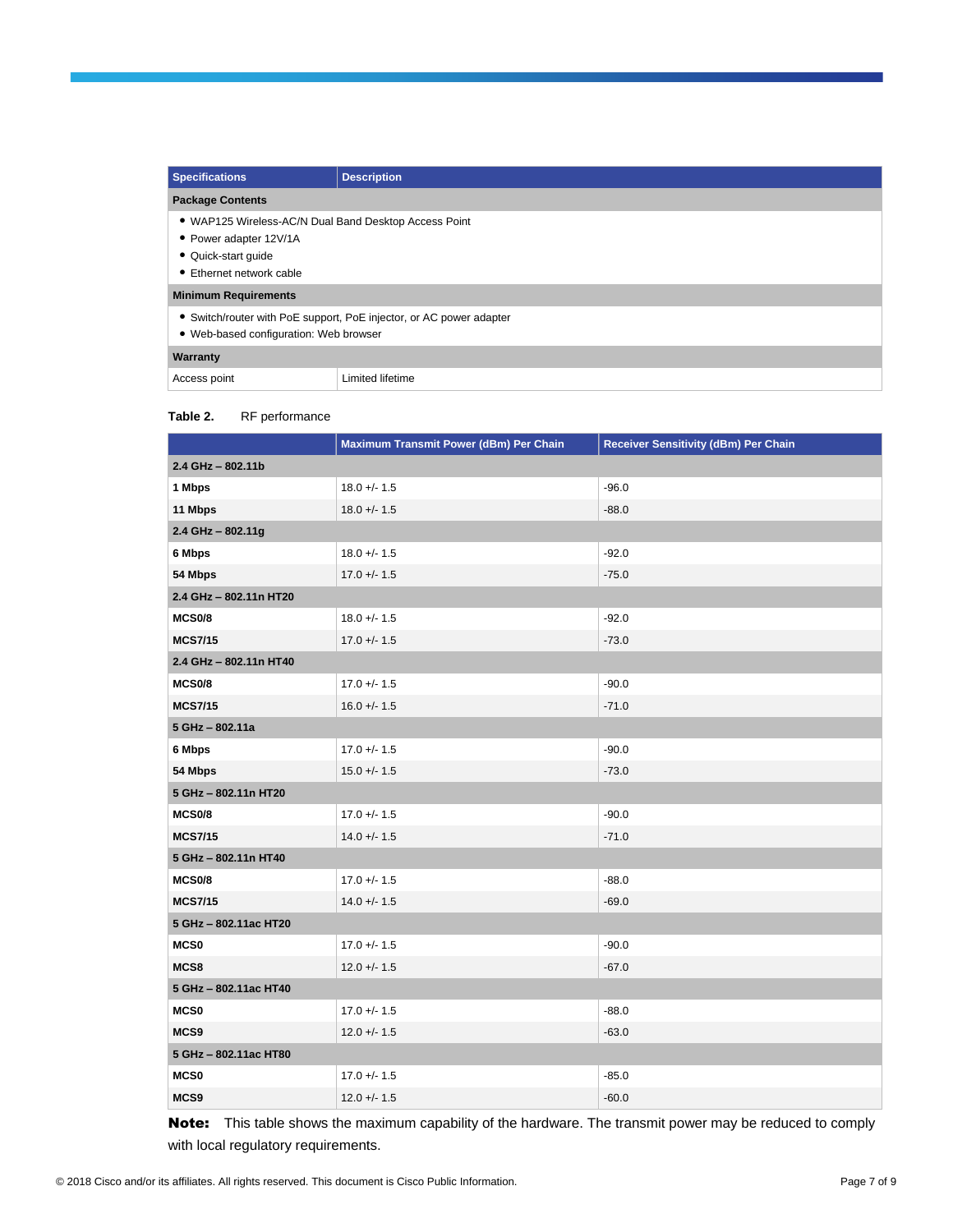## Signal Coverage Patterns

Radiation Pattern for 2.4GHz Antennas



#### Radiation Pattern for 5GHz Antennas



## Ordering information

Table 3 shows the product part numbers and descriptions to make ordering easier.

| Table 3. | Ordering information |
|----------|----------------------|
|----------|----------------------|

| <b>Part Number</b>    | <b>Description</b>                                                                                                                        |
|-----------------------|-------------------------------------------------------------------------------------------------------------------------------------------|
| <b>WAP125-A-K9-NA</b> | Cisco WAP125 Wireless-AC/N Dual Band Desktop Access Point with PoE (United States, Canada,<br>Colombia, Mexico)                           |
| <b>WAP125-B-K9-BR</b> | Cisco WAP125 Wireless-AC/N Dual Band Desktop Access Point with PoE (Brazil)                                                               |
| <b>WAP125-A-K9-AR</b> | Cisco WAP125 Wireless-AC/N Dual Band Desktop Access Point with PoE (Argentina)                                                            |
| <b>WAP125-A-K9-AU</b> | Cisco WAP125 Wireless-AC/N Dual Band Desktop Access Point with PoE (Australia, New Zealand)                                               |
| <b>WAP125-E-K9-EU</b> | Cisco WAP125 Wireless-AC/N Dual Band Desktop Access Point with PoE (EU Regions, Philippines, Thailand,<br>Vietnam, South Africa, Chile)   |
| <b>WAP125-E-K9-UK</b> | Cisco WAP125 Wireless-AC/N Dual Band Desktop Access Point with PoE (United Kingdom, Saudi Arabia, UAE,<br>Hong Kong, Singapore, Malaysia) |
| <b>WAP125-E-K9-IN</b> | Cisco WAP125 Wireless-AC/N Dual Band Desktop Access Point with PoE (India)                                                                |
| <b>WAP125-C-K9-CN</b> | Cisco WAP125 Wireless-AC/N Dual Band Desktop Access Point with PoE (China)                                                                |
| <b>WAP125-K-K9-KR</b> | Cisco WAP125 Wireless-AC/N Dual Band Desktop Access Point with PoE (Korea)                                                                |
| <b>WAP125-J-K9-JP</b> | Cisco WAP125 Wireless-AC/N Dual Band Desktop Access Point with PoE (Japan)                                                                |

## Cisco limited lifetime warranty for Cisco small business products

This Cisco Small Business product comes with a limited lifetime hardware warranty. Product warranty terms and other information applicable to Cisco products are available a[t https://www.cisco.com/go/warranty.](https://www.cisco.com/go/warranty)